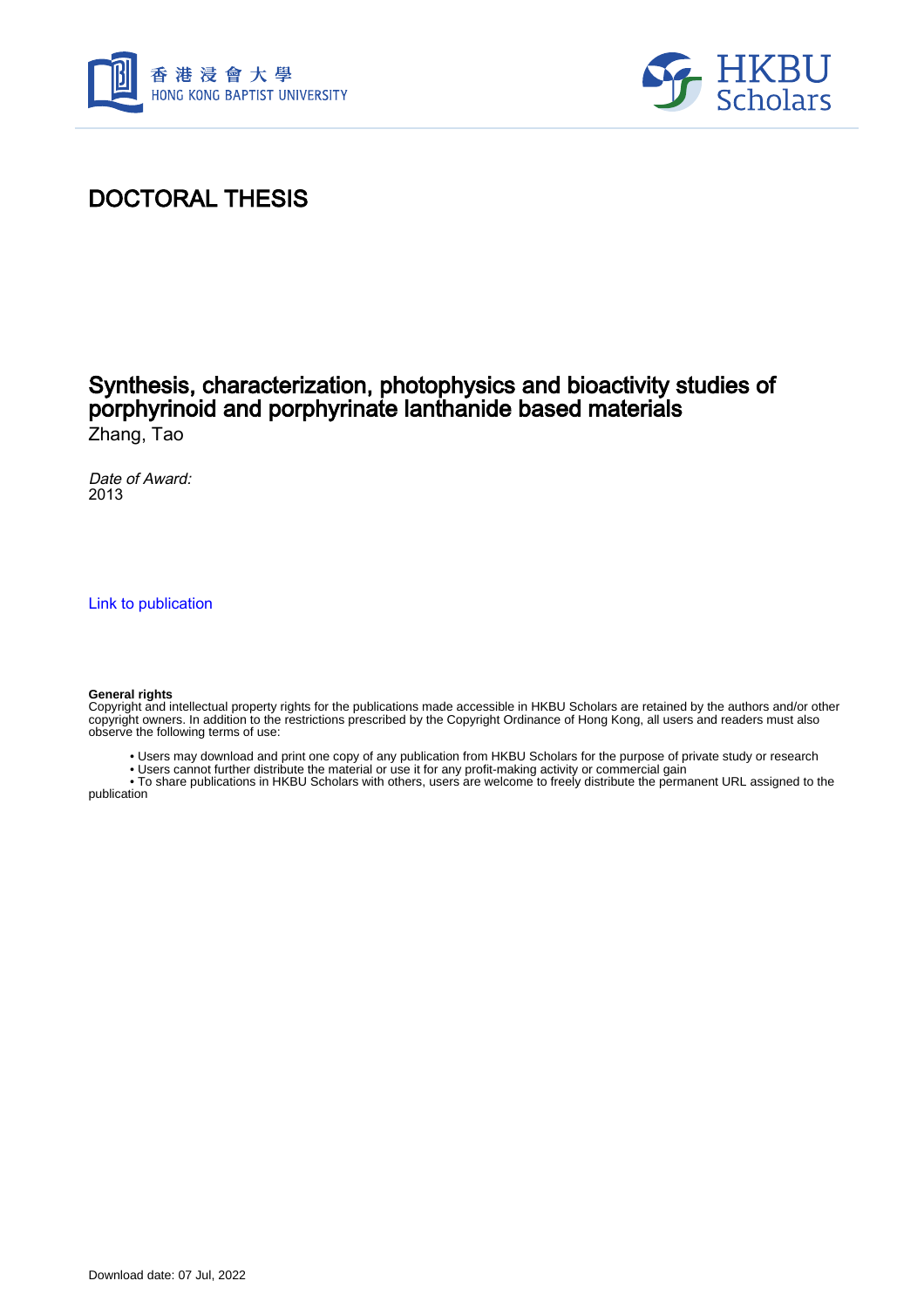## **Synthesis, Characterization, Photophysics and Bioactivity Studies of Porphyrinoid and Porphyrinate Lanthanide Based Materials**

**ZHANG Tao** 

**A thesis submitted in partial fulfillment of the requirements for the degree of Doctor of Philosophy** 

**Principal Supervisor: Prof. Wai-Kwok Wong** 

**Hong Kong Baptist University** 

**June 2013**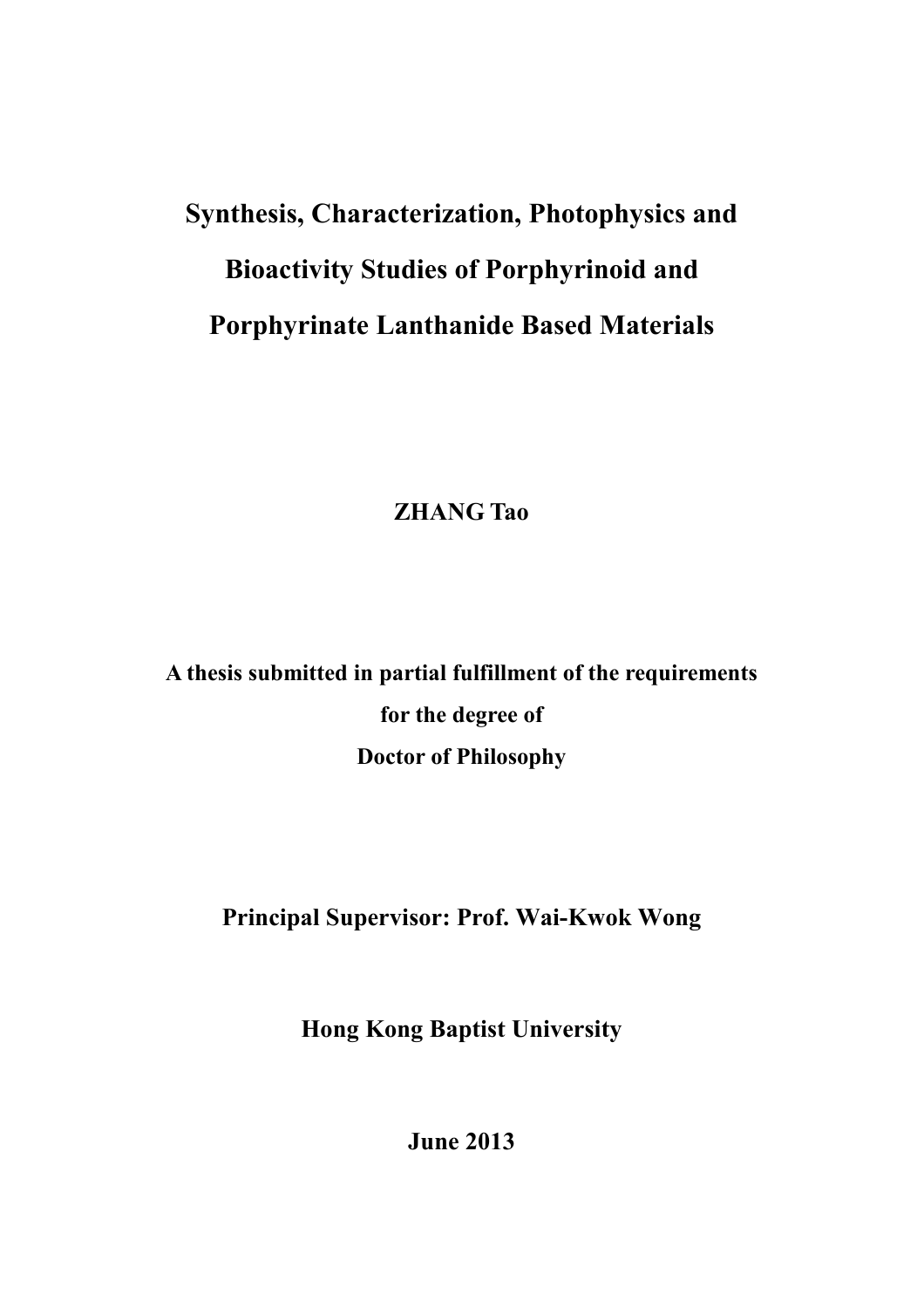#### **Abstract**

A series of free base porphyrins and porphyrinate lanthanide complexes were designed, synthesized and characterized. Their photophysical properties and bioactivities were investigated in detail.

A series of amphiphilic porphyrin derivatives bearing different numbers of triphenylphosphonium cations and alkoxyl chains at different position were synthesized. The photophysical properties (UV absorption, emission spectra, singlet oxygen generation) were recorded and compared with typical porphyrin properties of tetraphenylporphyrin  $(H_2TPP)$ . The in-vitro performance of these complexes, such as cell permeability and imaging, were monitored by confocal microscopy. Furthermore, two amphiphilic boron-dipyrromethene (BODIPY) porphyrin conjugates were synthesized. These two compounds exhibit large two-photon absorption cross-section values (1725 GM and 1407 GM, respectively) determined by the open-aperture Z-Scan method and show the potential as a new generation of photodynamic therapy agent via two photon excitation.

A series of lanthanide porphyrinate dimers  $(Ln = Yb^{III}, Er^{III})$  were designed and obtained. The luminescent properties of these complexes were examined. The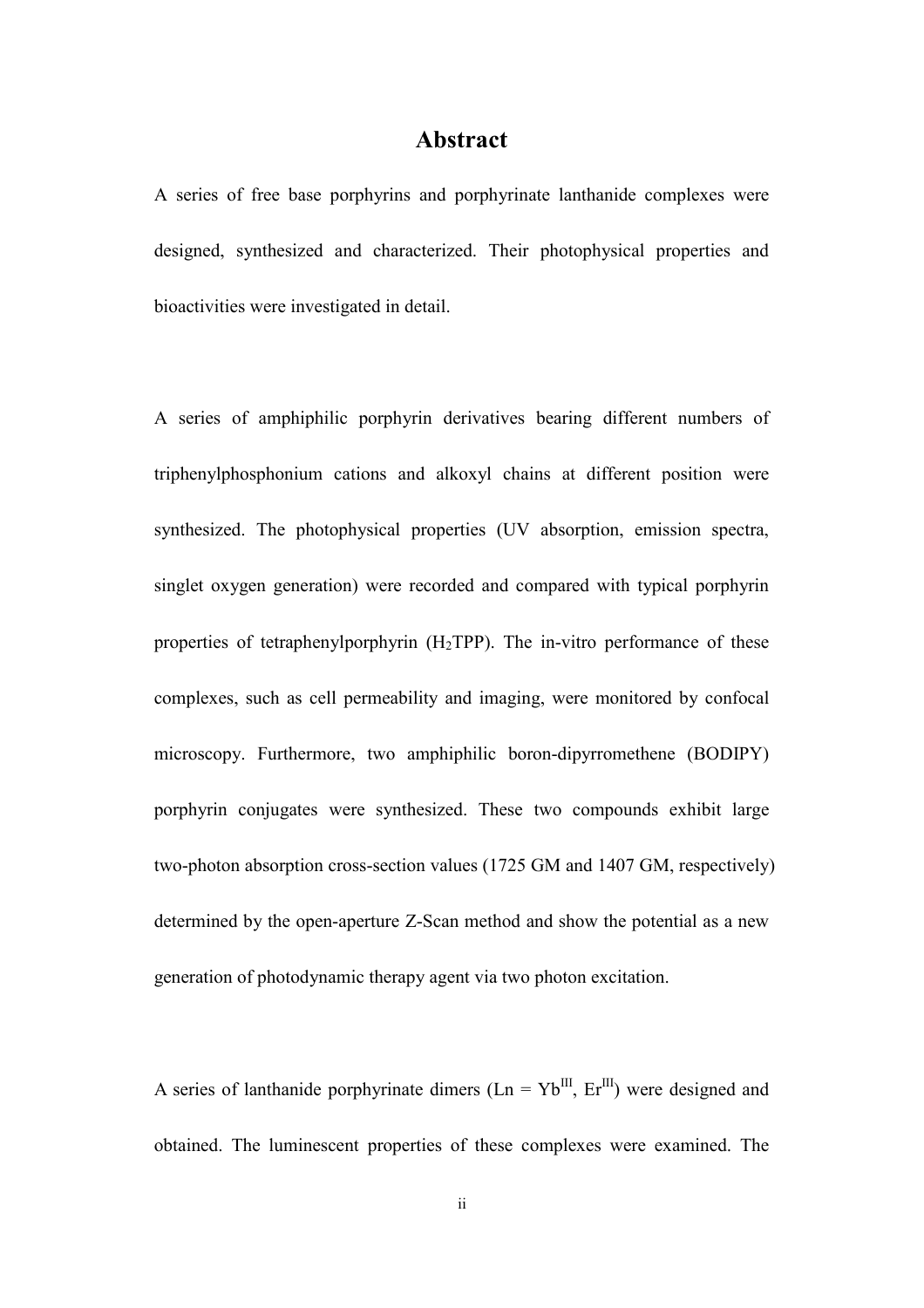complexes exhibit properties typical of lanthanide porphyrinate complexes and even have better performance than their monomers with enhanced NIR ytterbium emission at 1030 nm and 1555 nm for  $Yb^{III}$  and  $Er^{III}$  respectively. Moreover, a series of Yb<sup>III</sup> lanthanide BODIPY conjugates based on the donor-acceptor framework were designed and synthesized. Photophysical studies show that the donor moiety (BODIPY) can absorb the light and transfer its energy to the  $Ln^{III}$ porphyrinate counterpart through the Förster energy transfer process, significantly enhancing the  $Yb^{III}$  NIR emission with good nonlinear properties.

On the basis of the above research, another series of amphiphilic lanthanide ( $Ln =$  $Yb^{III}$ ,  $Er^{III}$ ) porphyrinate were subsequently prepared and fully characterized. Among these complexes, the ytterbium complex Yb-Rh was found to show not only impressive NIR emission with linear and nonlinear excitations in water but also mitochondria specific in HeLa cells confirmed by linear and multi-photon confocal laser scanning microscopy. Apart from this, it was found that an ytterbium complex (Yb-N) can recognize in-vitro anionic phospholipids and demonstrate visible to NIR emission. Anionic phospholipids are largely absent from the external leaflet of the plasma membrane of mammalian cells under normal conditions. Exposure of phosphatidylserine on the cell surface occurs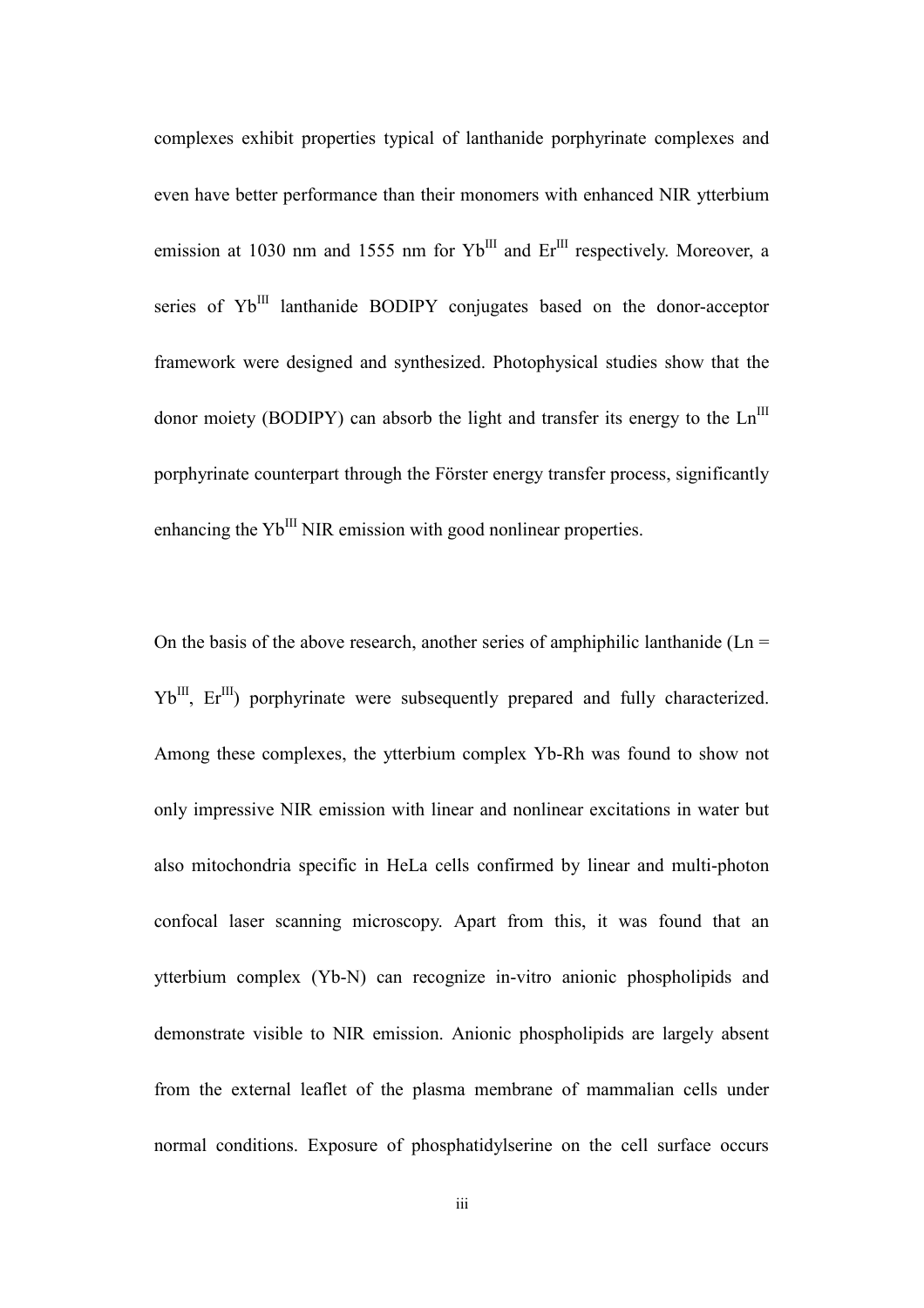during apoptosis, necrosis, cell injury, cell activation, and malignant transformation. Our complex had been examined in five cancer cell lines (HeLa, A549, HK-1, HONE-1 and SK-N-SH) and three normal cell lines (QSG-7701, MRC-5 and WPMY-1) via confocal microscope and flow cytometry. The results of isothermal titration calorimetry have shown a strong binding between our complex (Yb-N) and phosphatidylserine (PS). In addition, a motif compound, metal free ligand Lig-N, was synthesized in conjunction with Yb-Rh acting as the negative control. Anionic phospholipids on tumor vessels could potentially provide markers for tumor cell targeting and imaging, and also serve as the drug delivery radar.

Lastly, a highly sensitive and selective ytterbium porphyrinate complex was synthesized to detect  $Hg^{2+}$  ion with responsive emission in the visible and near infra-red ( ${}^{2}F_{5/2} \rightarrow {}^{2}F_{7/2}$ ) region in aqueous condition.

.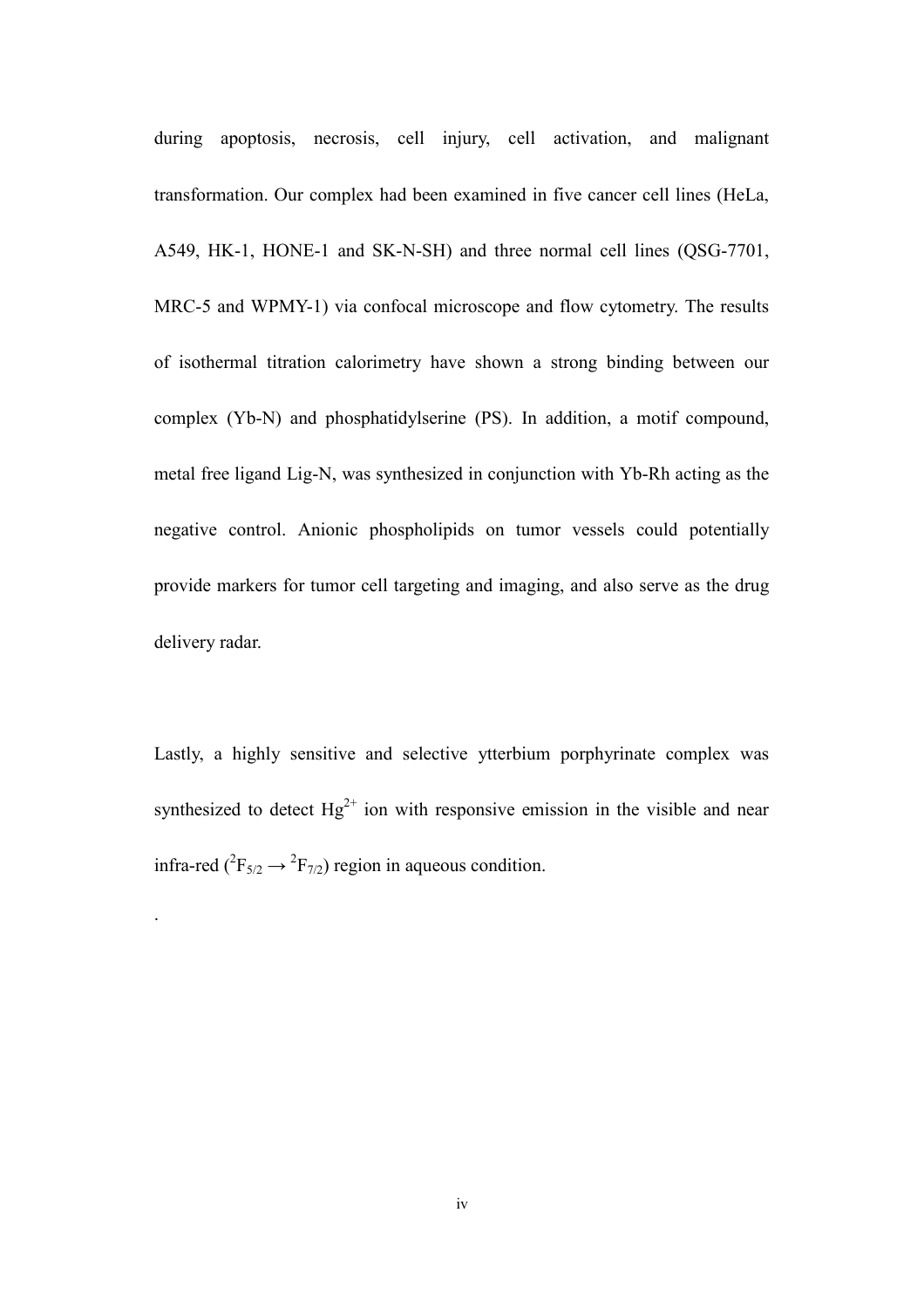### **Table of Contents**

| <b>Declaration</b>                       | $\mathbf{i}$     |
|------------------------------------------|------------------|
| <b>Abstract</b>                          | $\ddot{\rm{ii}}$ |
| <b>Acknowledgments</b>                   | $\mathbf{V}$     |
| <b>Table of Contents</b>                 | vi               |
| <b>List of Schemes</b>                   | $\mathbf X$      |
| <b>List of Figures</b>                   | xi               |
| <b>List of Tables</b>                    | xvii             |
| <b>List of Abbreviations and Symbols</b> | xviii            |

### **Chapter 1 Introduction**

| 1.4.2 Introduction of Lanthanide Porphyrinate Complexes 14 |  |
|------------------------------------------------------------|--|
|                                                            |  |
|                                                            |  |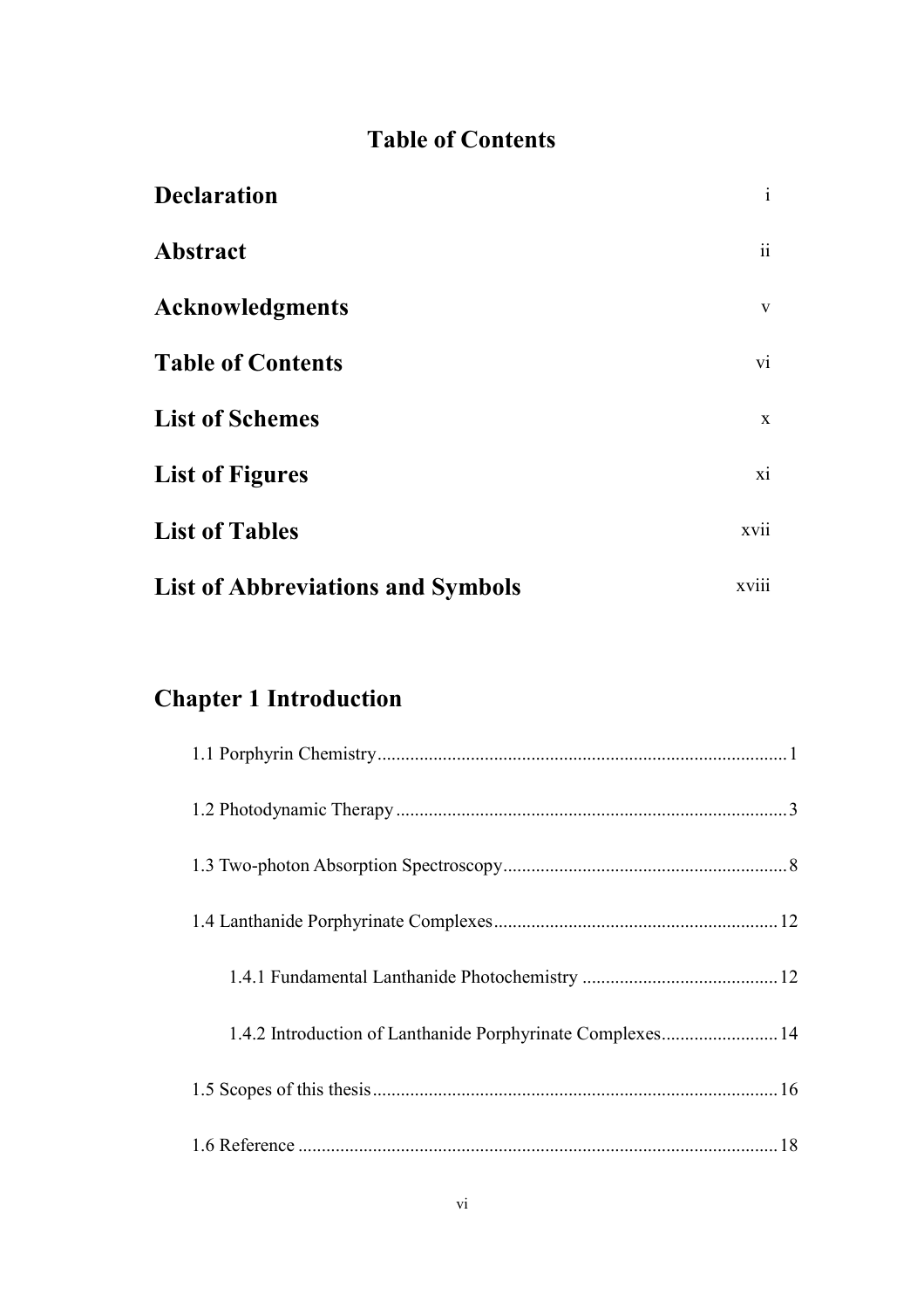## **Chapter 2 Synthesis, Characterization, and Bioactivities of Amphiphilic Porphyrinoid Compounds and BODIPY Porphyrin Conjugates**

# **Chapter 3 Synthesis and Characterization of Lanthanide**

### **Porphyrinate Dimers and BODIPY-based Conjugates**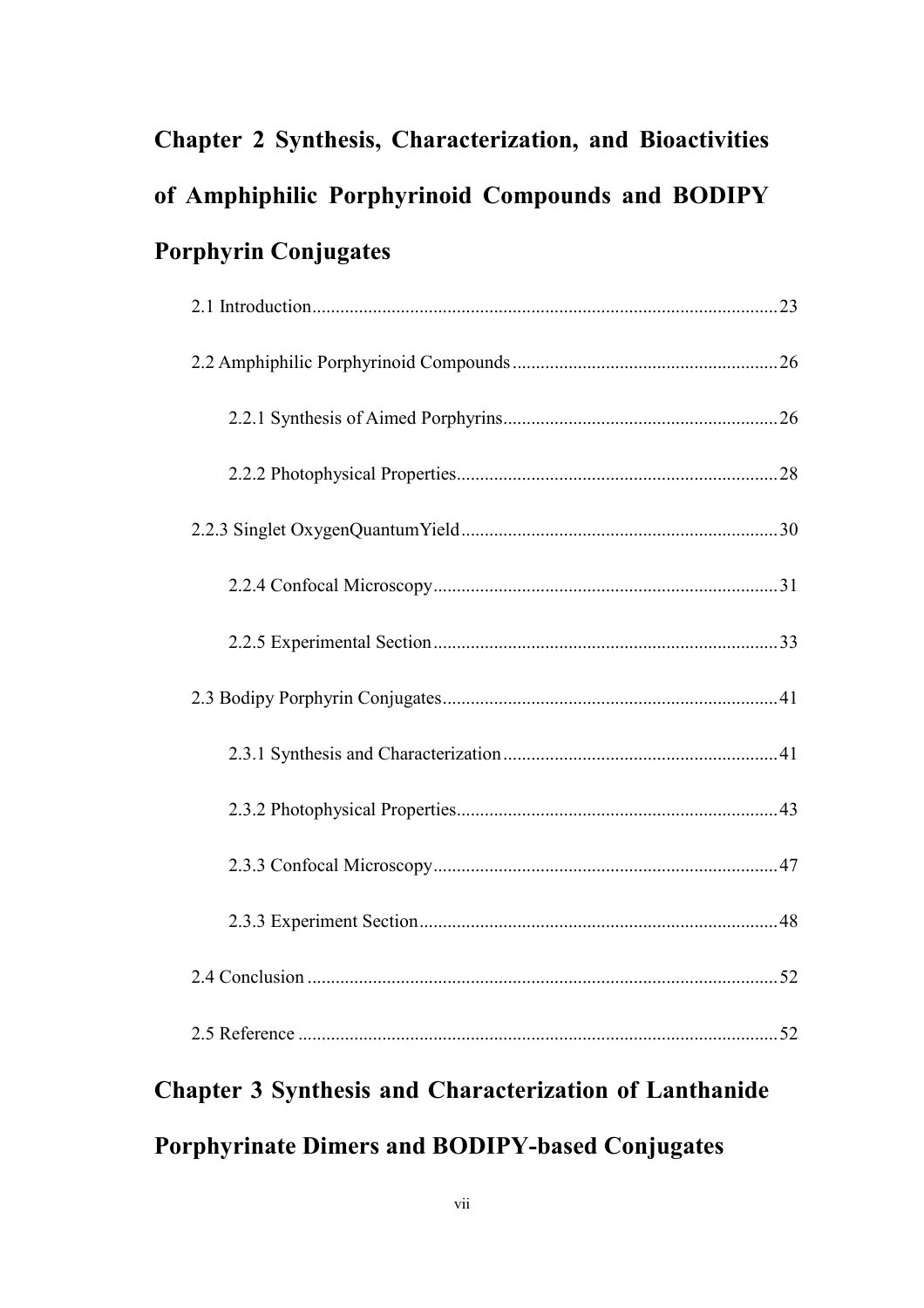| 3.2 Synthesis and Characterization of Lanthanide Porphyrinate Dimers  59 |
|--------------------------------------------------------------------------|
|                                                                          |
|                                                                          |
|                                                                          |
| 3.3 Synthesis and Characterization of the BODIPY-based Conjugates76      |
|                                                                          |
|                                                                          |
| 3.3.3 Two-photon Absorption (2PA) and Two-photon Induced NIR             |
|                                                                          |
|                                                                          |
|                                                                          |
|                                                                          |
| Chapter 4 Practical and Responsive NIR to NIR                            |
| Time-resolved Imaging Probe Based on Lanthanide                          |
| <b>Porphyrinate Complexes for Biological Applications</b>                |
|                                                                          |
|                                                                          |
|                                                                          |